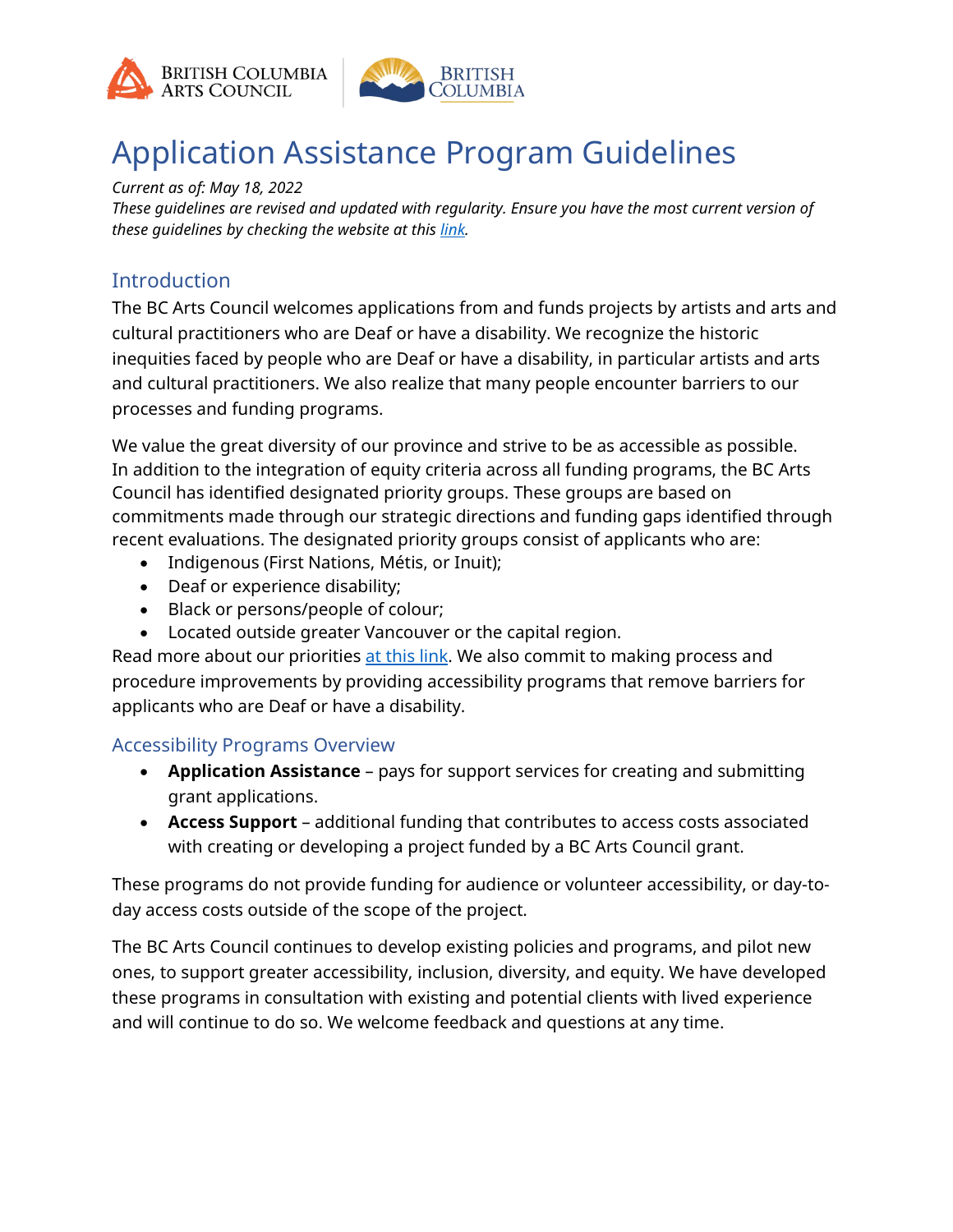# Contact Us – We are Here to Help

To get advice, an overview of BC Arts Council programs, confirm your eligibility, discuss a request, to request assistance, or to provide feedback on our accessibility programs, contact our accessibility coordinator:

- Clayton Baraniuk Program Advisor / Accessibility Coordinator
- 250-978-9839 or email to: [clayton.baraniuk@gov.bc.ca](mailto:clayton.baraniuk@gov.bc.ca)

For questions about project funding, Program Advisors welcome your call and can help find a program to support your project. A list of program and discipline specific Program Advisors is available at the [link here.](https://www.bcartscouncil.ca/about/staff-directory/)

This document contains information on the **Application Assistance** program. For information on **Access Support** visi[t this link.](https://www.bcartscouncil.ca/program/access-support/)

## About Application Assistance

Application Assistance provides a contribution towards costs for artists and arts and culture practitioners who are Deaf or have a disability, to register for the online grant system, and create and submit applications, project updates, and final reports for BC Arts Council grant programs.

## Who Can Request Assistance

Application Assistance requests are limited to:

• Individual artists or arts and culture practitioners who self-identify as Deaf or have a disability.

OR

• Applicants submitting for organizations with a **primary purpose** to support practitioners who are Deaf or have a disability, as specified in the organization's constitution, who themselves self-identify as Deaf or have a disability.

Individuals or Organizations must also:

• be eligible for the associated grant for which they are applying.

Application Assistance requests are confidential and will not be seen by assessment panels evaluating grant applications.

## When to Request Assistance

Application Assistance requests should be made at least three weeks before the program deadline or final report due date. Requests received less than three weeks before the deadline may not be supported.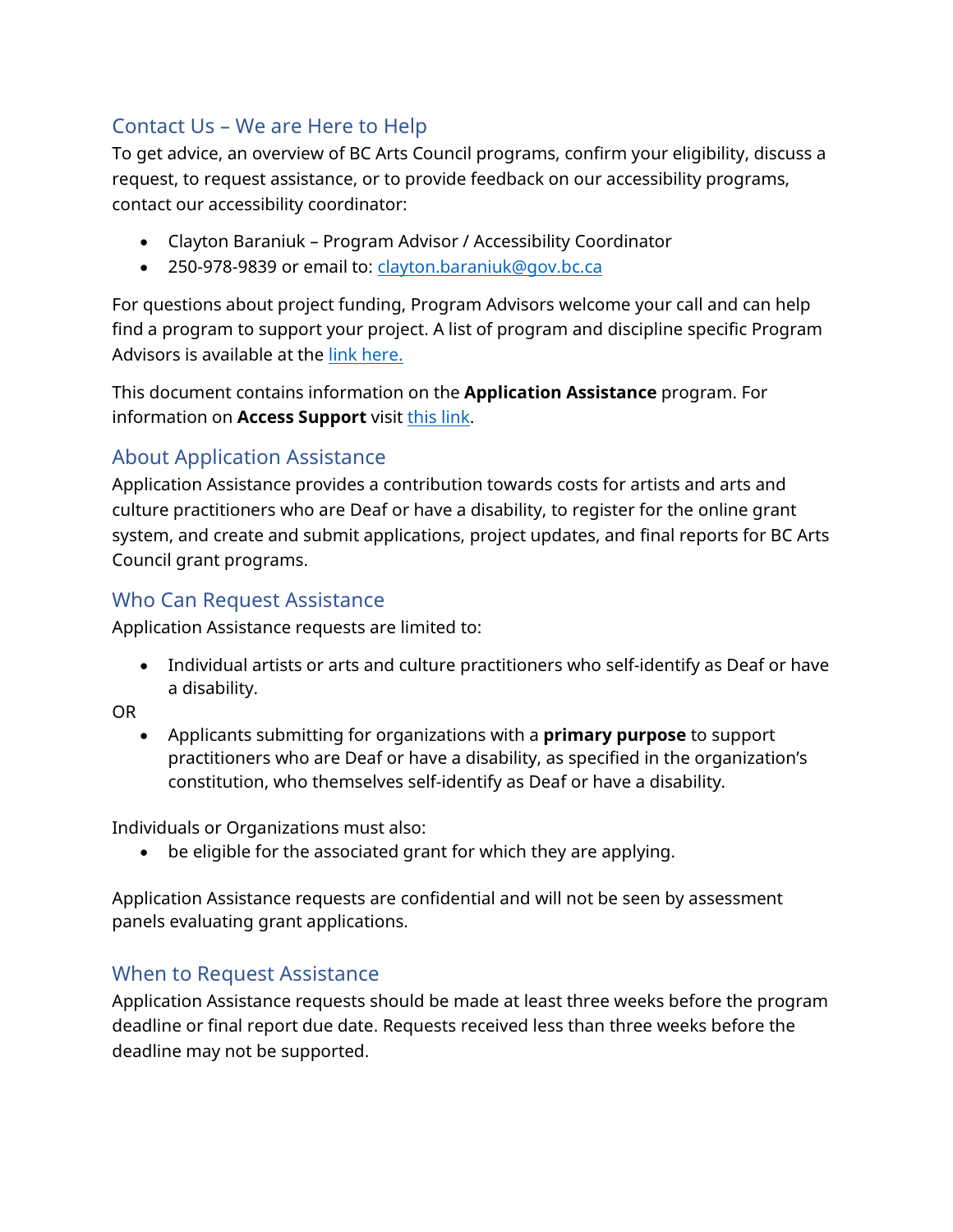# What Can be Funded

Application Assistance is available to support:

- Registering for the BC Arts Council online Grant Management System (GMS).
- Creating, developing, and submitting a grant application to the BC Arts Council.
- Developing and submitting a Project Update or Final Report for a BC Arts Council grant.

Application Assistance can pay for the costs of:

- Editing
- Interpretation
- Translation from Sign Language
- Transcribing or inputting of text
- Reading guidelines, forms, and online applications
- Obtaining support materials
- Other accessibility costs as discussed with staff

Contact the Accessibility Coordinator to ask about the support you need if it is not listed.

#### What Will Not be Funded

- Support to assist with non-BC Arts Council grant applications.
- Costs of accessibility services needed to carry out a project. Please see Access [Support](https://www.bcartscouncil.ca/program/access-support/) here.

## Funding Amount

Application Assistance amounts range based on type of support required. See the listings below for the maximum contributions provided by the BC Arts Council by type of assistance and application. Applicants are encouraged to compare service provider's rates to the maximum costs the BC Arts Council provides and discuss with their support provider. We will only pay for costs up to the maximum amounts, which may only cover part of the total costs.

#### How to Make a Request

Contact the Accessibility Coordinator to discuss your needs, your request, or determine your eligibility for BC Arts Council programs. To make a formal Application Assistance request you will need to provide:

- the name of the BC Arts Council grant program you are applying to
- the name and contact information for the individual or individuals supporting you (i.e.: service providers)

Note: BC Arts Council staff cannot assist with grant writing and cannot recommend service providers.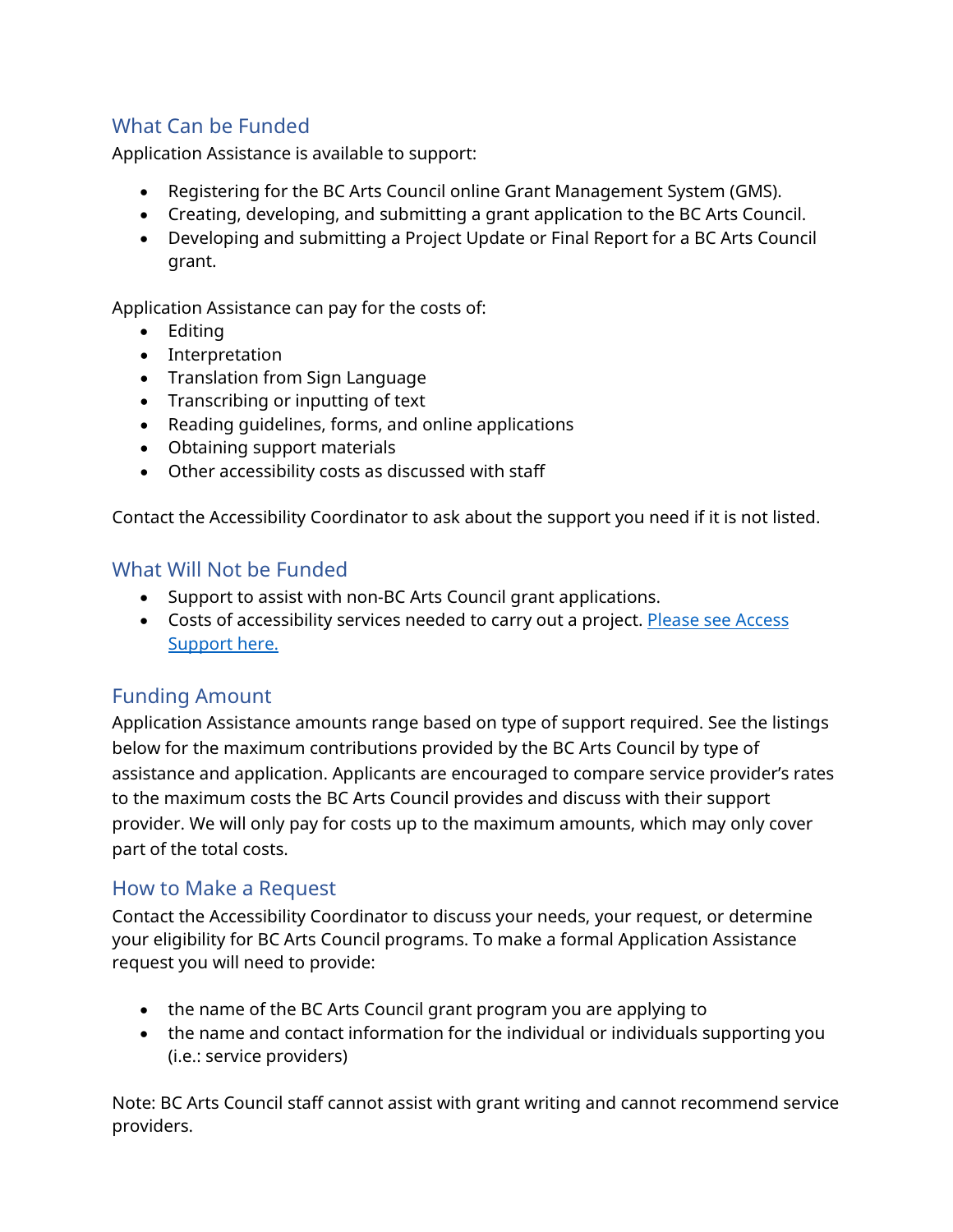## How Requests Will Be Reviewed

Application Assistance requests will be reviewed for eligibility by a small internal committee of BC Arts Council staff led by the Accessibility Coordinator. Funding is provided based on eligible expenses up to the maximum contributions listed below. Application Assistance is confidential and will not be shown to assessment panels.

# Notification of Application Assistance

Notification of results will be sent by email to both you and individuals supporting you (i.e.: service providers) within seven business days of your request. The email will include:

- o the maximum amount the BC Arts Council will contribute.
- o payment conditions and processes.

# Payment of Application Assistance

When the individuals supporting you (i.e.: Service Providers) have completed their work and the application or report has been submitted, they must send a final invoice for their services, up to the maximum amount, directly to the BC Arts Council within 30 days. Program Staff will process the invoice and provide payment within six weeks.

As a government agency, all payments are subject to an authorizing appropriation under the [Financial Administration Act](https://www.bclaws.gov.bc.ca/civix/document/id/complete/statreg/96138_01)*.* We reserve the right to redistribute, delay or suspend payments if required.

## Final Report

A final report is not required for Application Assistance.

# Information for Individuals Supporting You (i.e.: Service Providers)

Here are some ways that Service Providers can get started:

- Find out what services the applicant is looking for, what their project is, and the type of grant they wish to apply for.
- If you are supporting an individual, ensure the applicant has an up-to-date resume of their artistic activities.
- Familiarize yourself with the steps required to apply by visiting How to Apply [Online.](https://www.bcartscouncil.ca/how-to-apply-online/)
- Review the website [Frequently Asked Questions.](https://www.bcartscouncil.ca/faq/)
- Review the maximum amounts for services below to compare with your rates.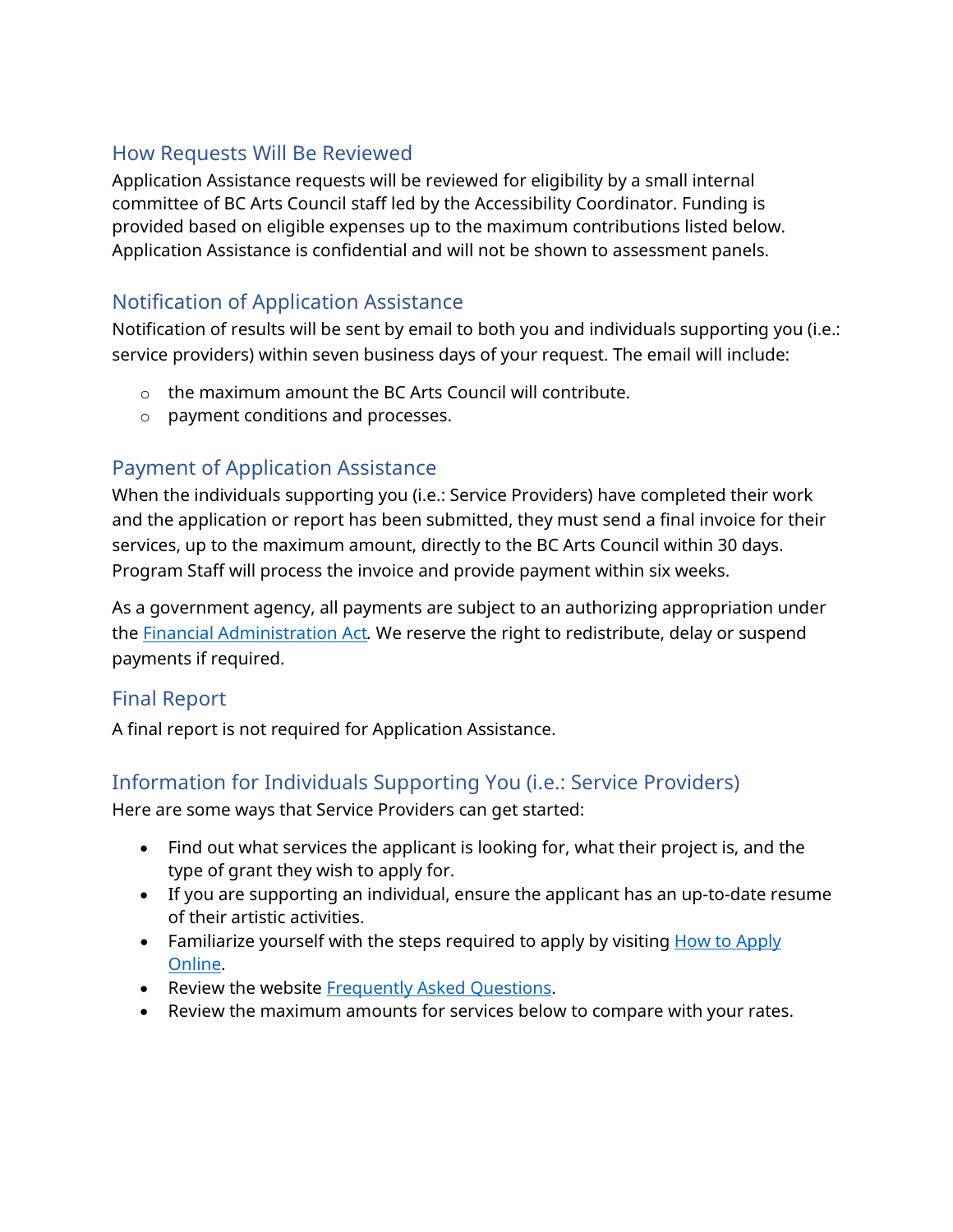# Confidentiality of Information

The collection, use, and disclosure of personal information are subject to the privacy provisions of the Freedom of Information and Protection of Privacy Act. The Application Assistance Request information will not be shared with members of the assessment panel or shared publicly without explicit permission from the individual.

# Maximum contribution by type of assistance

Maximum contribution is per Application Assistance request.

#### Profile Registration assistance

Applicants who identify barriers in registering for an online account can work with a support person to register.

#### **Maximum contribution:** \$150

# Transcription, visual assistance, application development, editing services, organizing support materials

Applicants who identify barriers within the writing or inputting process can work with a support person to frame their original ideas or concepts, edit text or organize support materials to complete their application.

**Application Type:** Professional Development **Maximum contribution:** \$400

**Application Type:** All other grants **Maximum contribution:** \$700

**Application Type:** Updates or Final Reports on successful grants **Maximum contribution:** \$250

## Sign language interpretation or translation

Applicants who are Deaf can work with an interpreter to review guidelines, complete an application using ASL or another sign language, have it translated into written English and submitted.

**Application Type:** Professional Development **Maximum contribution:** \$600